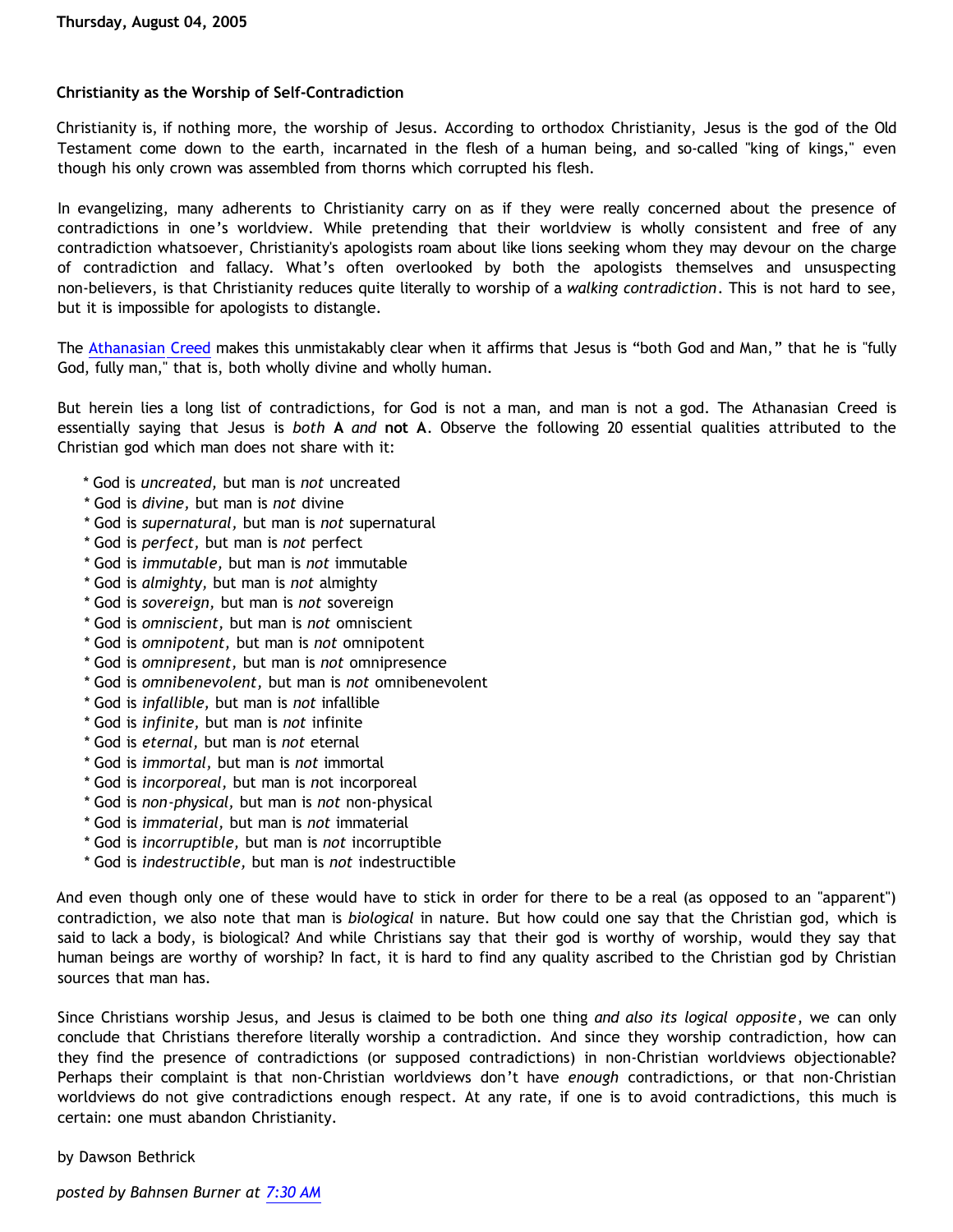#### **34 Comments:**

[Aaron Kinney](http://www.blogger.com/profile/8138664) said...

What a sweet post! Thats quite a list. Im sure that the list could be expanded even further.

I wonder what a Christian apologist would have to say in response to this dillemma?

[August 04, 2005 8:51 AM](http://bahnsenburner.blogspot.com/2005/08/112317070458084026)

[Paul Manata](http://www.blogger.com/profile/7464842) said...

Learn logic Dawson.

You wrote:

"But herein lies a long list of contradictions, for God is not a man, and man is not a god. The Athanasian Creed is essentially saying that Jesus is both A and not A."

So, take A, where A refers to, say, God. You just said that the athanasian creed said that Jesus is both A and not-A, tranlated, you just said the athanasian creed said that Jesus is both God and not God, but is that what the creed says?

So, in the case of Jesus we would have A (God) and B (man). Jesus is both A and B. A contradiction, dear Dawson, would be if the creeds had said that Jesus was God and was \*not\* God in the same sense and relationship. If they said this \*then,\* then dear Dawson, you'd have your A and ~A.

Do you wonder why not many comment here and read your drivel? Well, look at how you reason.

# [August 04, 2005 5:34 PM](http://bahnsenburner.blogspot.com/2005/08/112320206775247232)

[Bahnsen Burner](http://www.blogger.com/profile/7766918) said...

Paul, you'll need to do better than that if you want to undo the obvious contradictions here. You'll have to show either that man is, for instance, immortal like your god, or that your god is, like man, not immortal. And so on for each of the qualities I have cited. You can't have it both ways. Meanwhile, tell us what it's like to worship a contradiction.

Regards, Dawson

[August 04, 2005 9:16 PM](http://bahnsenburner.blogspot.com/2005/08/112321539674606396)

[Paul Manata](http://www.blogger.com/profile/7464842) said...

This post has been removed by the author.

[August 04, 2005 10:21 PM](http://bahnsenburner.blogspot.com/2005/08/112321927773657749)

[groundfighter76](http://www.blogger.com/profile/8210797) said...

This post has been removed by the author.

[August 05, 2005 6:22 AM](http://bahnsenburner.blogspot.com/2005/08/112324813320697619)

[groundfighter76](http://www.blogger.com/profile/8210797) said...

This post has been removed by the author.

[August 05, 2005 6:22 AM](http://bahnsenburner.blogspot.com/2005/08/112324817502887384)

[groundfighter76](http://www.blogger.com/profile/8210797) said...

Paul is absolutely correct and I had thought about posting something similar yesterday, but then thought why bother as Dawson has 'rejected reason' (as he likes to accuse people of). It's not "A and not A", but it's "A and B".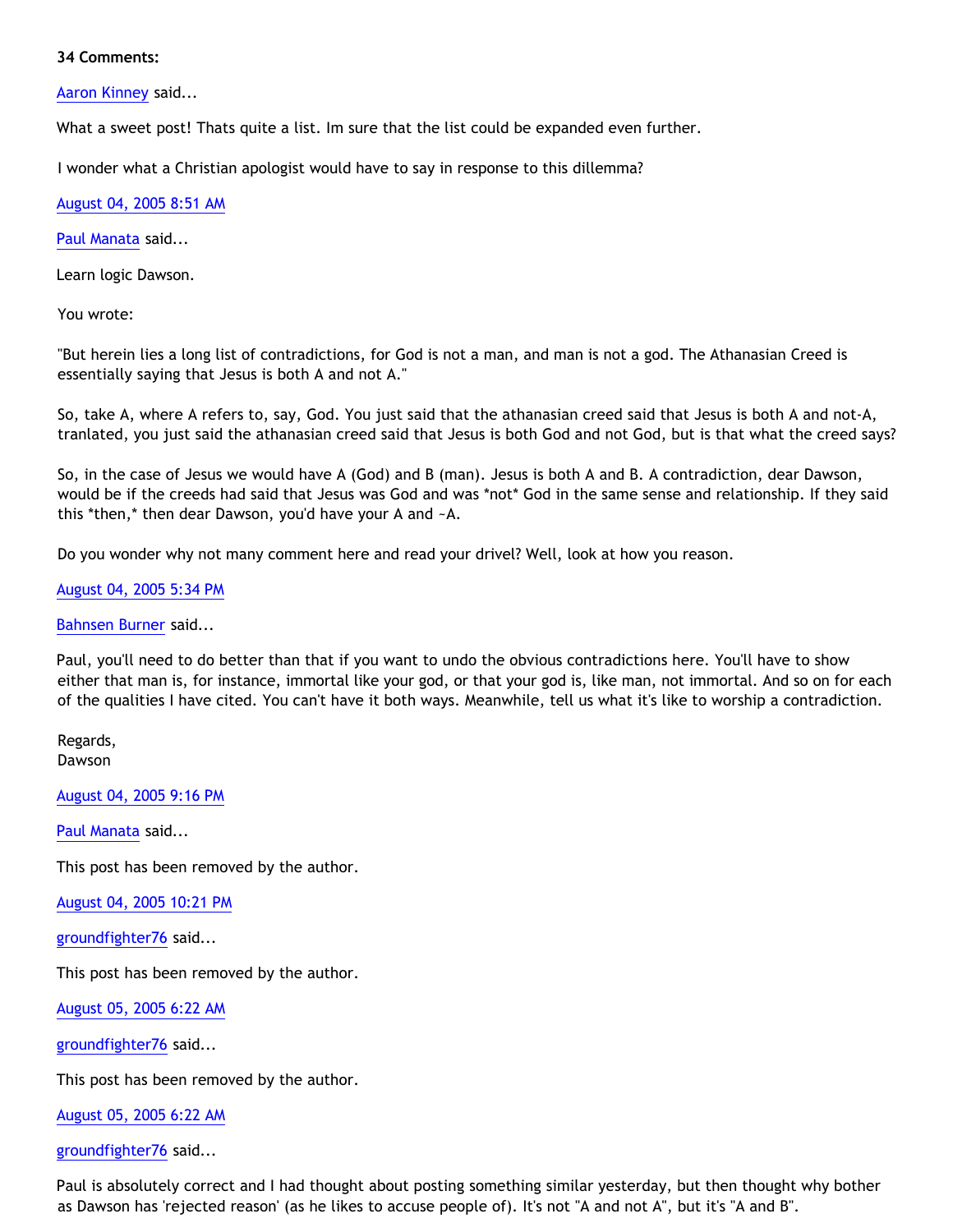[Aaron Kinney](http://www.blogger.com/profile/8138664) said...

Paul, the contradiction still exists. Just because you changed the "a and not a" to "a and b" doesnt take away the contradiction. Heres what you said:

*"Technically, to any trained dimwit, as it stands the athanasian creed sayeth, "Jesus is both A and B" where A stands for God and B stands for man.*

*Moreover, these are not in the same sense, hence no contradiction; again, any dimwit within 57 pages into an intro to logic text could have figured this out. So, Jesus has \*two\* natures. In respects to his divine nature he is fully God, in respects to his human nature he is fully man."*

You randomly insert a silly claim in the beginngin of that second paragraph I quoted where you say "these are not in the same sense" but you dont elaborate nor do you explain how they are not in the same sense. Since they are both a set of attirbutes applied to Jesus, I think they ARE in the same sense.

Lets see, if Jesus is a man, then Jesus is **not** supernatural. But if Jesus is also God, then he **is** supernatural. The "a" and the "b" contain a bunch of attributes that are mutually exclusive.

All you did Paul was try to remove the context of Gods and Mans attributes by using abstract logical symbols, A and B, to try to hide the obvious glaring contradiction between simultaneously being an all powerful God and a puny homo sapien. But regardless of whether its A/notA or A/B, these mutually exclusive attributes of God and man remain.

You can insult Dawson to make yourself feel better, you can assign any letter you want to these attributes, and you can fiddle with logic all you want, but you cant avoid the fact that God and man have mutually exclusive properties.

[August 05, 2005 9:23 AM](http://bahnsenburner.blogspot.com/2005/08/112325902992687562)

[Paul Manata](http://www.blogger.com/profile/7464842) said...

This post has been removed by the author.

[August 05, 2005 9:28 AM](http://bahnsenburner.blogspot.com/2005/08/112325930798232637)

[Francois Tremblay](http://www.blogger.com/profile/7715861) said...

Great article Dawson. I'll have to put that somewhere.

What is Paul blathering about again ? Is that high schol kid not tired of getting disproven again and again ? Geesh.

[August 05, 2005 10:55 AM](http://bahnsenburner.blogspot.com/2005/08/112326451955078865)

[Paul Manata](http://www.blogger.com/profile/7464842) said...

This post has been removed by the author.

[August 05, 2005 12:38 PM](http://bahnsenburner.blogspot.com/2005/08/112327071217980565)

[groundfighter76](http://www.blogger.com/profile/8210797) said...

This post has been removed by the author.

[August 05, 2005 12:41 PM](http://bahnsenburner.blogspot.com/2005/08/112327090371097382)

[Aaron Kinney](http://www.blogger.com/profile/8138664) said...

Ive been made to look stupid enough in the past huh?

Like when I (with help from Not Reformed and the dictionary and the Bible) exposed the Van Til bullshit about faith/blind faith?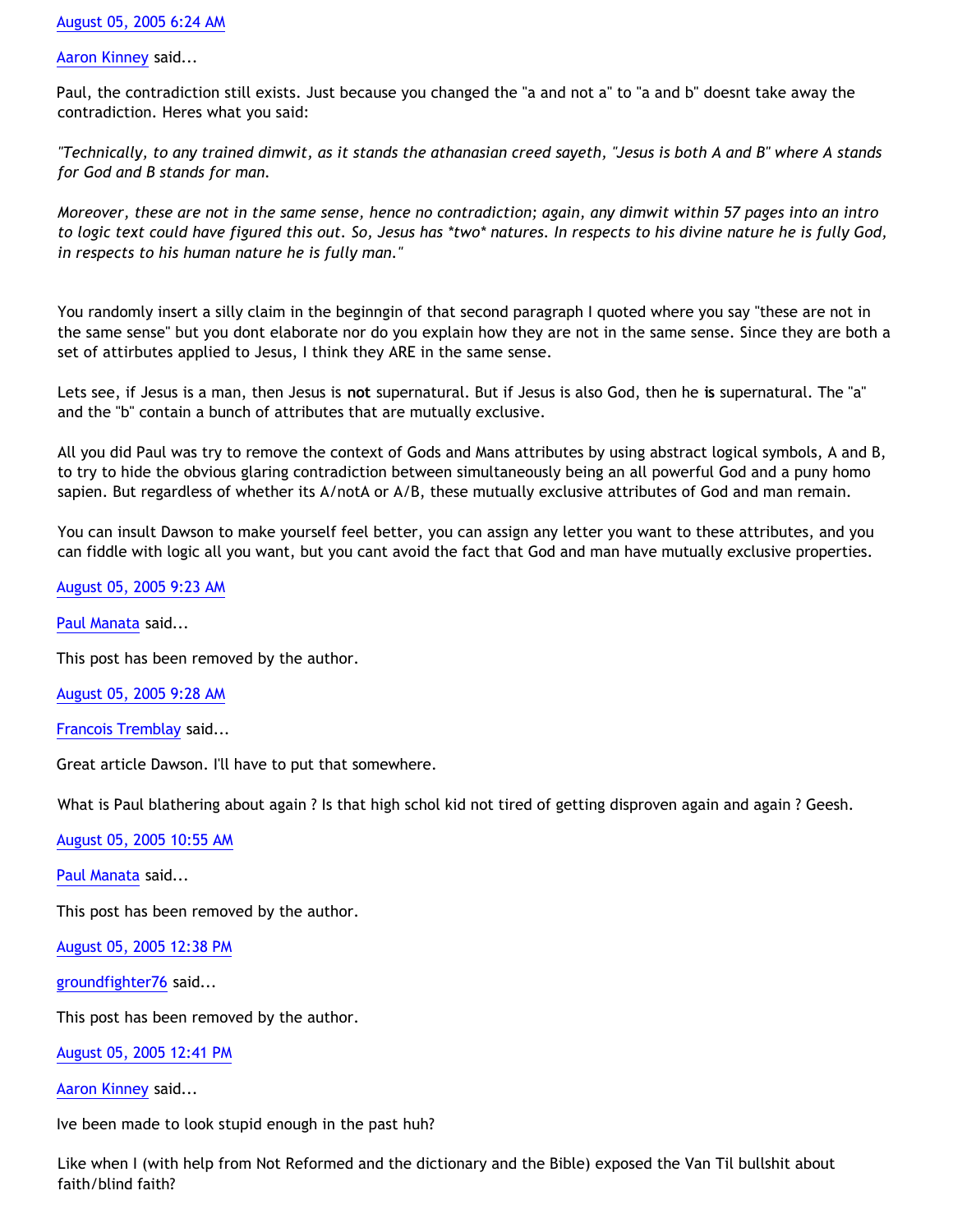Oh but Im an idiot because I didnt read every word that Van Til wrote right Manata? I was an idiot up until it was exposed that Van Til doesnt actually explain the difference between blind faith and normal faith. And not to mention that the Bible doesnt differentiate between faith and blind faith either.

Yea... I sure looked stupid that time.

Sorry to say Manata, but the one that looks stupid is the one that believes in ancient superstitions and invisible ghosts in the sky. The stupid one is the one who believes that murdering an innocent man is an acceptable payment for the crimes of others.

The stupid one is the one who subscribes to a belief system where "faith" (belief in things unevidenced or without logical proof) is the key to salvation, yet tries to provide evidence and logical proof for his beliefs every chance he gets!

[August 05, 2005 3:48 PM](http://bahnsenburner.blogspot.com/2005/08/112328213392699690)

[Aaron Kinney](http://www.blogger.com/profile/8138664) said...

By the way Manata, why are trained logicians and the academic community much less likely to be theists compared to the general population?

[August 05, 2005 3:50 PM](http://bahnsenburner.blogspot.com/2005/08/112328223331268163)

[Aaron Kinney](http://www.blogger.com/profile/8138664) said...

The properties of God and the properties of man are mutually exclusive.

if A then ~B

and

if ~A then B

So to claim A&B would be a contradiction.

[August 05, 2005 4:37 PM](http://bahnsenburner.blogspot.com/2005/08/112328504038847384)

[Bahnsen Burner](http://www.blogger.com/profile/7766918) said...

GF76: "It's not A and not A, but it's A and B."

This doesn't work to undo a contradiction since B is simply another way of saying non-A. The charge of contradiction is not dissolved by shell-game rhetoric. We have direct and blatant contradictions here, and they are supported by statements in the New Testament.

For instance, Luke 24:39 has Jesus say "a spirit hath not flesh and bones." I've never met a man who does not have flesh and bones, so man could not be a spirit, according to this biblical criterion.

Moreover, John 4:24 states "God is a Spirit."

So, accordingly, God could not have flesh and bones (since "God is a Spirit" and "a spirit hath not flesh and bones"), but man does.

Any way you slice it, the contradiction is there.

Conclusion: Christians literally worship a walking contradiction. Q.E.D.

Try to have a good day. I know I will.

Best regards, Dawson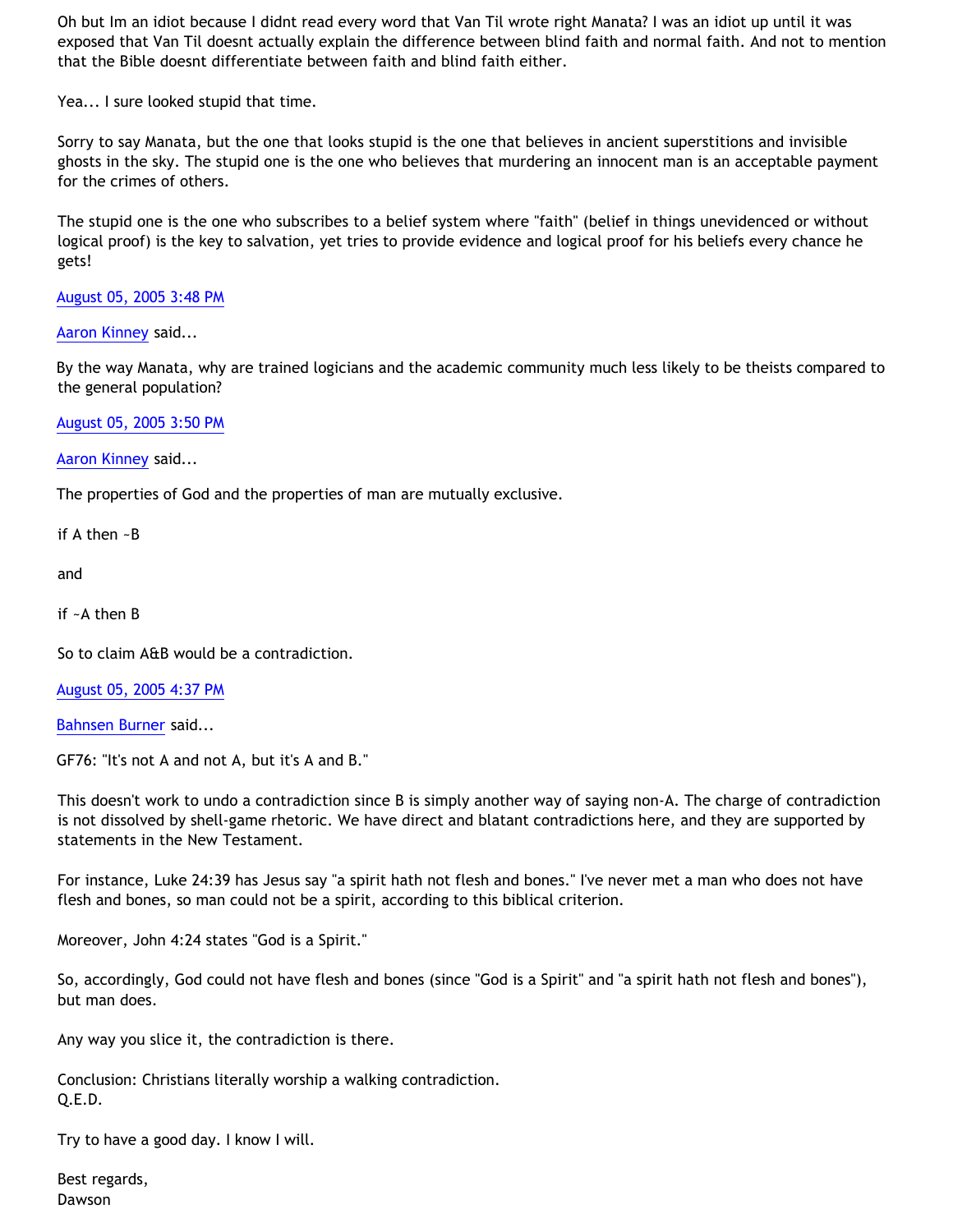# [August 05, 2005 5:00 PM](http://bahnsenburner.blogspot.com/2005/08/112328645389269094)

### [Paul Manata](http://www.blogger.com/profile/7464842) said...

your ignorance astounds me, and so does your lack of logical ability.

read this paper. a dialog with some people over at the iidb

[http://reformedperspectives.org/files/reformedperspectives/hall\\_of\\_frame/HOF.Ra.McLaughlin.Hypostatic.Union.Dial](http://reformedperspectives.org/files/reformedperspectives/hall_of_frame/HOF.Ra.McLaughlin.Hypostatic.Union.Dial) ogue\_10.20.pdf

anyway, Bob (Dawson) the 1700's are calling, they want their argument back (giggle).

[August 05, 2005 5:43 PM](http://bahnsenburner.blogspot.com/2005/08/112328902500162117)

[Bahnsen Burner](http://www.blogger.com/profile/7766918) said...

Paul, again, you fail to reply with any substance. When you can actually address the points in my blog, please come back. Until then, you seem to have shot your wad and are completely out of ammunition. Meanwhile, why don't you write up a new blog explaining what it's like to worship a walking contradiction in a cartoon universe.

Best regards, Dawson

[August 08, 2005 12:40 AM](http://bahnsenburner.blogspot.com/2005/08/112348682065624600)

### [Not Reformed](http://www.blogger.com/profile/8159639) said...

Paul, I understand the way that certain christians try to explain the 'fully God/fully man' issue, but all you're really saying is:

"Presuppose my man-made theology based on a man-made book is true and it makes sense!"

How boring and uninteresting.

And yet, how typical of you.

[August 08, 2005 1:34 AM](http://bahnsenburner.blogspot.com/2005/08/112349008779350716)

[groundfighter76](http://www.blogger.com/profile/8210797) said...

Dear Dawson,

Your blog entry has been shot to hell. When are you going to actually reply to the points Paul has made in this comment section, rather than repeating that B is another way of saying non-A and other tripe which misses the boat.

Have a wonderful day in that dream world of yours.

(Now is your opportunity to re-assert that there is a contradiction).

[August 08, 2005 7:41 AM](http://bahnsenburner.blogspot.com/2005/08/112351210871253770)

[Paul Manata](http://www.blogger.com/profile/7464842) said...

Bob,

It's sad that all you can do is say that I haven't dealt with your argument, when I turned it into swiss cheese. If you want to think you've answered my rebuttal then go ahead, you can do so, you're a "man" remember, and you "think with your own brain." So, I can't stop you, but this comments section is out there for people to objectively judge between the two.

boo-hoo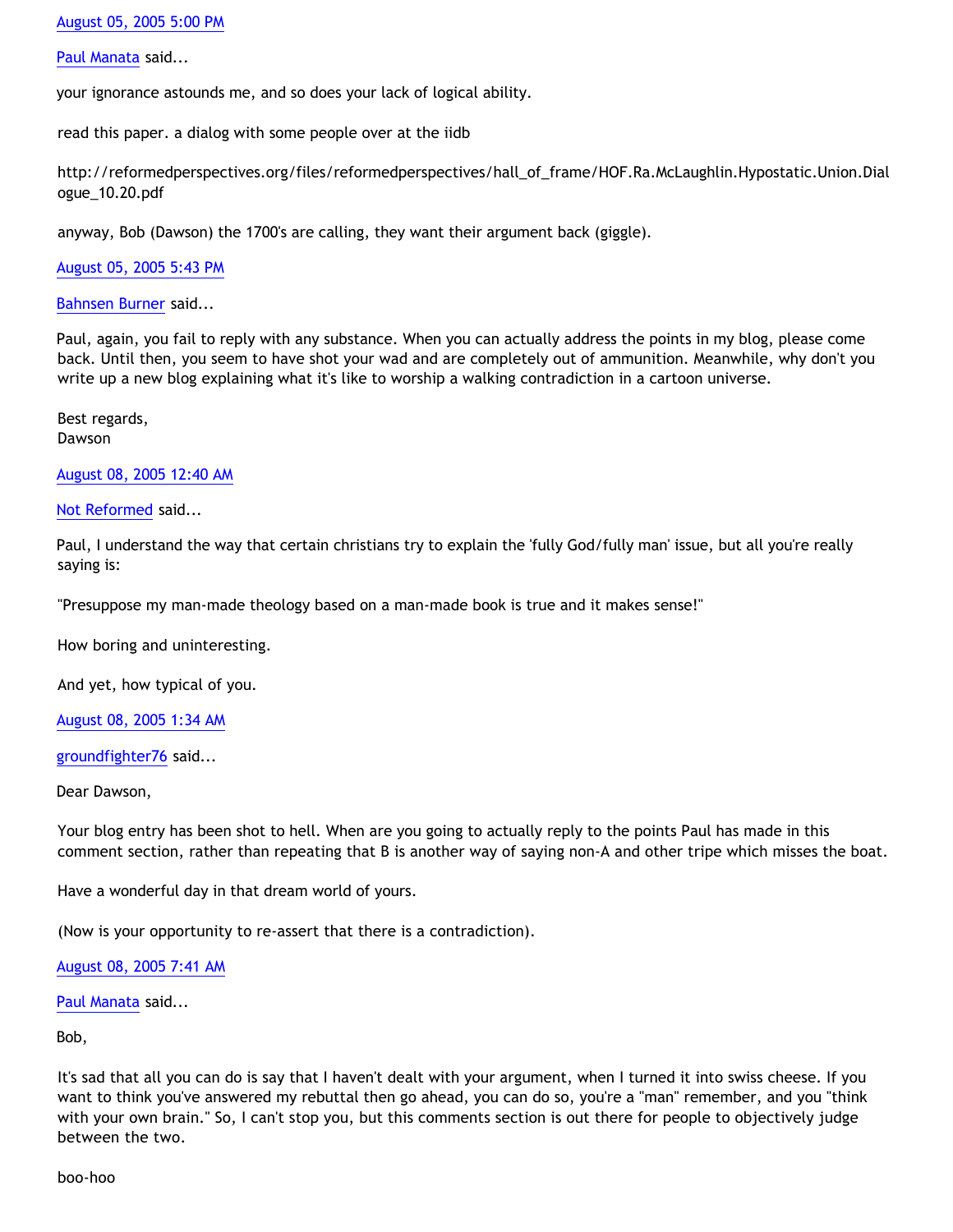## [August 08, 2005 9:02 AM](http://bahnsenburner.blogspot.com/2005/08/112351694142297968)

### [Paul Manata](http://www.blogger.com/profile/7464842) said...

Thought I'd burry Bob (aka Dawson) and be done with him.

I have proven, by strict rules of logic, that the contradictory of A (God) is ~A (not-God), not "man" (which would be B) as Bobert seems to think.

His comeback was to say, "man is another way of saying not-God." So, I'll just speak to the logicians who might be frequenting this comments section. I would hope that you, being free-thinking atheists, would jump all over Bob (aka Dawson Bethrick) since truth is more important that making the atheist sheeple feel good.

Basic stuff: we all know about the square of opposition: A, E, I, O, statements. A is contrary to E but *contradictory* to O. Also, an A statement is a universal affirmative statement and an O statement is a particular negative statement.

An example of an A statement would be:

"All dogs are four-legged animals."

in logic (as we all know) is contradiction would be:

"Some dogs are not four legged animals."

Now, applying Bob's (aka Dawson's) reasoning I could write:

"All dogs are four-legged animals."

And Bob could write:

"Some *eggplants* are not four-legged animals."

Now, *everyone* and their mother knows that, logically speaking, this O statement does not contradict the A statement. But, applying Bob's (aka Dawson Bethrick's) reasoning, which has been warped by Ayn Rand, his reply should be, nay(!), would have to be in order to be consistent:

"But heeeeyyyy, eggplant is another way of saying nont-dog."

Anyway, anyone who knows anything about logic knows that Bethrick has had his little objectivst butt spanked, May this blog serve as a testimony to why I don't seriously interact with Bethrick, (and it appears that others don't as well, judging by the comments on this blog). He's a child who throws temper tantrums and only has the hearing he has because he knows how to write well.

Anyway, cheerio ole Chap!

[August 09, 2005 11:28 AM](http://bahnsenburner.blogspot.com/2005/08/112361211252625318)

[Not Reformed](http://www.blogger.com/profile/8159639) said...

Clown-prince said:

"thought I'd burry bob"

What the hell is 'burry?' sounds kinda creepy. Maybe a tie-in with your gay-fantasies about Mr Sansone?

clown-prince also said:

"eggplant is another way of saying nont-dog."

Your lucid communication skills astound, Paul! Perhaps some more school is in order! Hit the books clown-boy!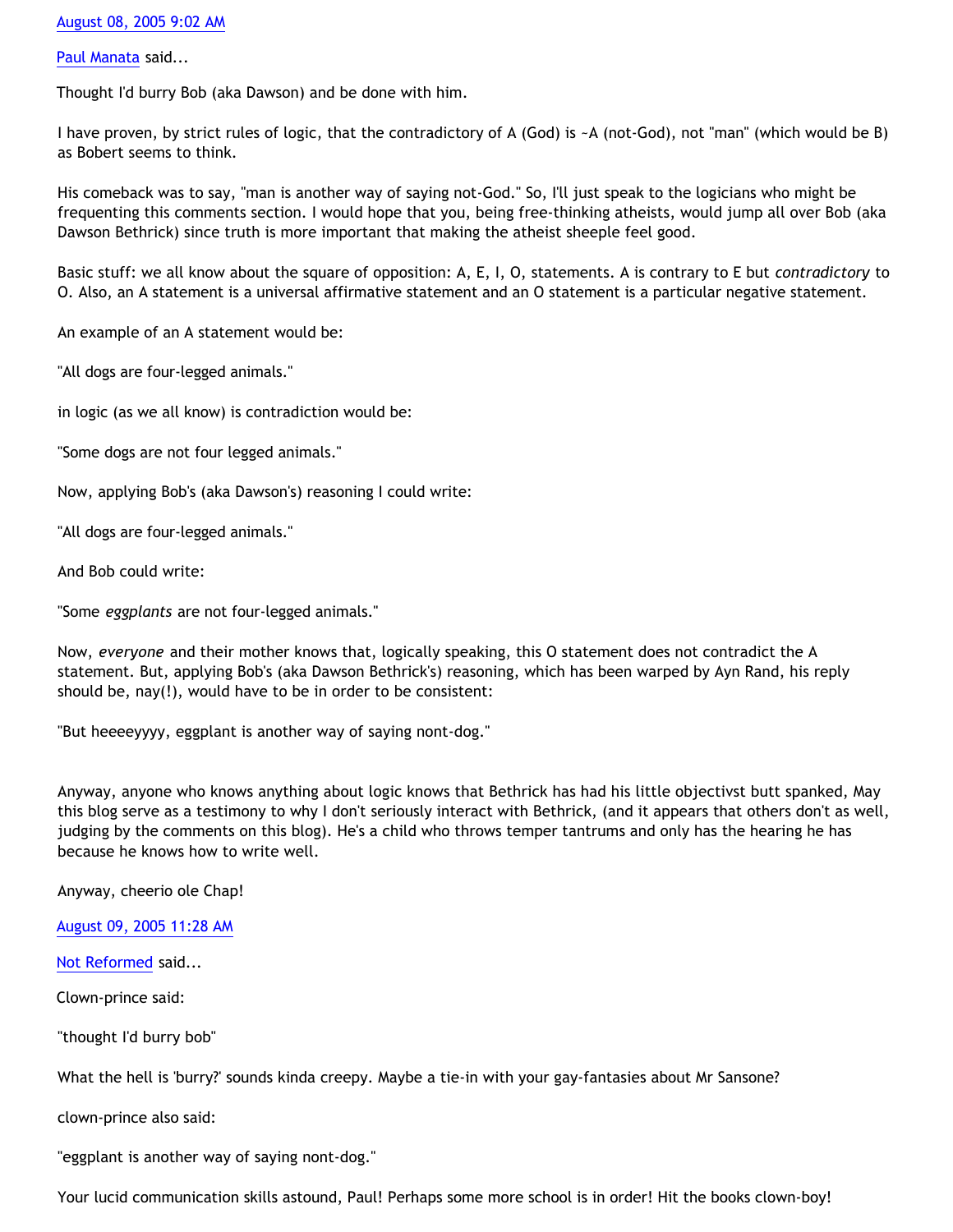Insults aside...your little discussion of logic doesn't disprove Dawson in the least. You know you are the master of special pleading...and you also BELIEVE that nobody will agree with your imaginary-world analysis unless "God" calls them...so what is your point?

[August 09, 2005 1:47 PM](http://bahnsenburner.blogspot.com/2005/08/112362047307013589)

[Paul Manata](http://www.blogger.com/profile/7464842) said...

This post has been removed by the author.

[August 09, 2005 2:28 PM](http://bahnsenburner.blogspot.com/2005/08/112362290984495916)

[Not Reformed](http://www.blogger.com/profile/8159639) said...

This post has been removed by the author.

[August 09, 2005 2:35 PM](http://bahnsenburner.blogspot.com/2005/08/112362333091553770)

[Not Reformed](http://www.blogger.com/profile/8159639) said...

Clown-prince...

I have two words for you: Spell Check.

That last post of yours was horrible! Seriously...how does a person that supposedly is going to a place of higher learning do so poorly at spelling? Trying to make sense of your blatherings is a difficult task indeed!

"firts week" "toilett"

Maybe your brain gets too hot with the sun beating down on your **shiny** head and it fries your spelling neurons?

I stand by my comment about what you \*believe\*...based on this question:

Can a person \*believe\* in the Christian \*God\* without \*God\* calling them?

[August 09, 2005 2:40 PM](http://bahnsenburner.blogspot.com/2005/08/112362360892367682)

[Paul Manata](http://www.blogger.com/profile/7464842) said...

This post has been removed by the author.

[August 09, 2005 6:24 PM](http://bahnsenburner.blogspot.com/2005/08/112363707739638623)

[Not Reformed](http://www.blogger.com/profile/8159639) said...

Shiny headed short man...

Mere assertion on your part. Prove that a person can believe in God without God granting that belief.

I've read elsewhere on the web YOU stating that you didn't \*choose\* to become a believer, but the choice was given to you by God. Kinda a basic tenet of the Calvinistic clown-faith you hold, isn't it?

Four Words: hair piece shoe inserts

### [August 09, 2005 6:29 PM](http://bahnsenburner.blogspot.com/2005/08/112363737214301704)

[Bahnsen Burner](http://www.blogger.com/profile/7766918) said...

NR, isn't it interesting how those who claim to be "thinking God's thoughts after Him" can't spell worth a hill a beans? How does the presuppositionalist account for this? Perhaps God must be a poor speller as well.

I'll be responding to Paul's drivel once I'm back in the States.